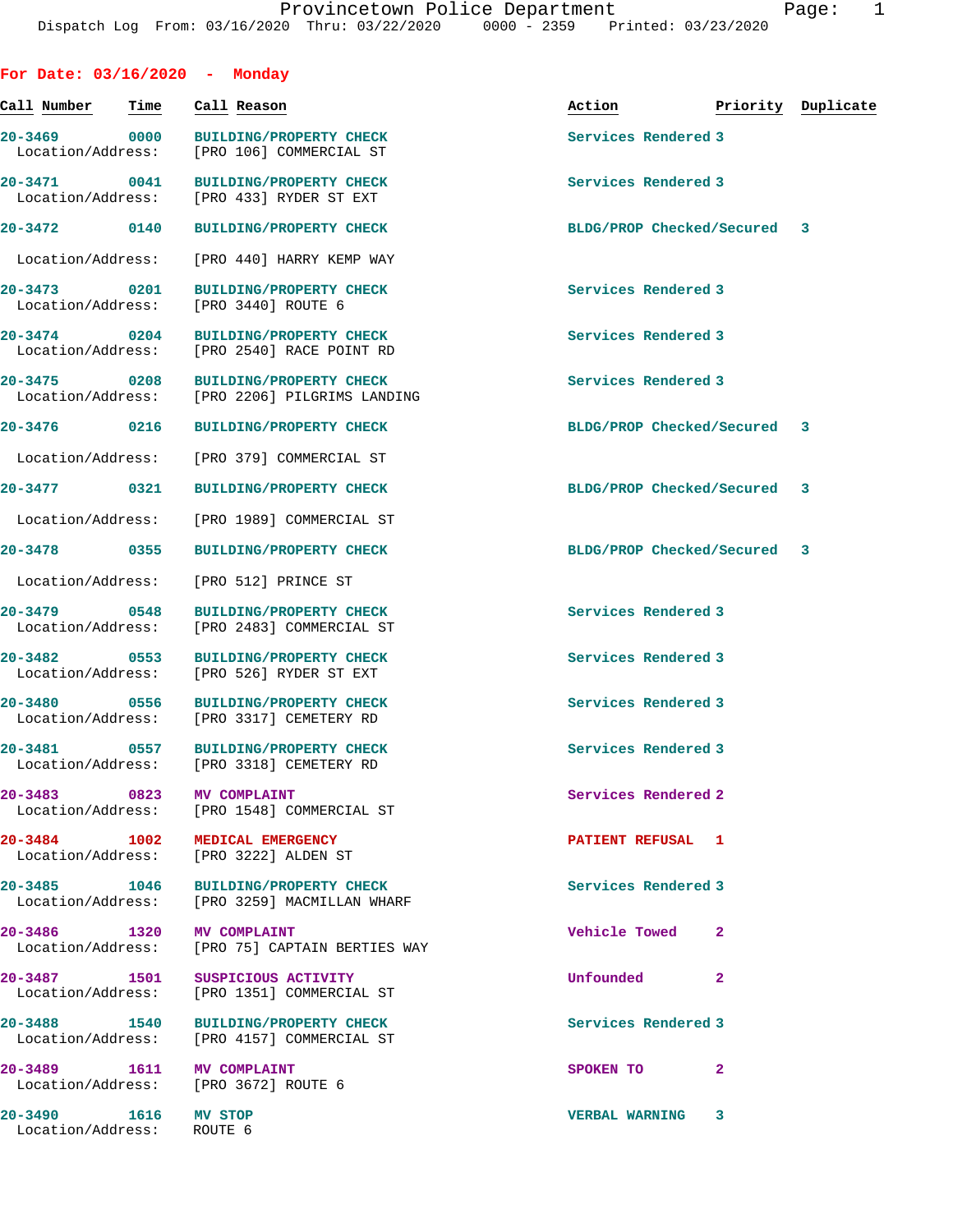| 20-3491 1631                             | BUILDING/PROPERTY CHECK<br>Location/Address: [PRO 3430] COMMERCIAL ST           | Services Rendered 3            |  |
|------------------------------------------|---------------------------------------------------------------------------------|--------------------------------|--|
| 20-3492 1656                             | BUILDING/PROPERTY CHECK<br>Location/Address: [PRO 3259] MACMILLAN WHARF         | Services Rendered 3            |  |
| 20-3493 1705                             | <b>BUILDING/PROPERTY CHECK</b><br>Location/Address: [PRO 2520] PRINCE ST        | Services Rendered 3            |  |
| 20-3494 1748<br>Location/Address:        | <b>BUILDING/PROPERTY CHECK</b><br>[PRO 2483] COMMERCIAL ST                      | Services Rendered 3            |  |
| 20-3495 1803                             | <b>BUILDING/PROPERTY CHECK</b><br>Location/Address: [PRO 2490] PROVINCELANDS RD | Services Rendered 3            |  |
| 20–3497 2005                             | MV STOP                                                                         | No Action Required<br>3        |  |
|                                          | Location/Address: [PRO 733] BRADFORD ST                                         |                                |  |
| 20-3496 2012                             | <b>BUILDING/PROPERTY CHECK</b><br>Location/Address: [PRO 106] COMMERCIAL ST     | Services Rendered 3            |  |
| 20-3498 2021                             | BUILDING/PROPERTY CHECK<br>Location/Address: [PRO 2540] RACE POINT RD           | Services Rendered 3            |  |
| 20-3499 2343                             | <b>BUILDING/PROPERTY CHECK</b><br>Location/Address: [PRO 3259] MACMILLAN WHARF  | Services Rendered 3            |  |
| 20-3500 2348                             | <b>BUILDING/PROPERTY CHECK</b><br>Location/Address: [PRO 2481] TREMONT ST       | Services Rendered 3            |  |
| 20-3501 2356                             | <b>BUILDING/PROPERTY CHECK</b><br>Location/Address: [PRO 525] COMMERCIAL ST     | Services Rendered 3            |  |
| For Date: $03/17/2020$ - Tuesday         |                                                                                 |                                |  |
|                                          | 20-3502 0043 BUILDING/PROPERTY CHECK                                            | BLDG/PROP Checked/Secured 3    |  |
|                                          | Location/Address: [PRO 440] HARRY KEMP WAY                                      |                                |  |
| 0127<br>20-3503                          | <b>BUILDING/PROPERTY CHECK</b><br>Location/Address: [PRO 2977] COMMERCIAL ST    | Services Rendered 3            |  |
| $20 - 3504$<br>0127<br>Location/Address: | <b>BUILDING/PROPERTY CHECK</b><br>[PRO 2483] COMMERCIAL ST                      | Services Rendered 3            |  |
| 20-3505 0129                             | <b>BUILDING/PROPERTY CHECK</b><br>Location/Address: [PRO 2206] PILGRIMS LANDING | Services Rendered 3            |  |
| 20-3506 0131<br>Location/Address:        | <b>BUILDING/PROPERTY CHECK</b><br>[PRO 2490] PROVINCELANDS RD                   | Services Rendered 3            |  |
| 20-3507 0140<br>Location/Address:        | <b>BUILDING/PROPERTY CHECK</b><br>[PRO 94] BRADFORD ST                          | Services Rendered 3            |  |
| 20-3508 0149                             | <b>BUILDING/PROPERTY CHECK</b>                                                  | BLDG/PROP Checked/Secured 3    |  |
|                                          | Location/Address: [PRO 516] RACE POINT RD                                       |                                |  |
| 20-3509<br>0229                          | ASSIST CITIZEN                                                                  | BLDG/PROP Checked/Secured<br>3 |  |
| Location/Address:                        | CONWAY ST                                                                       |                                |  |
| 20-3511 0459                             | BUILDING/PROPERTY CHECK<br>Location/Address: [PRO 2489] BRADFORD ST             | Services Rendered 3            |  |
| 20-3512<br>0500                          |                                                                                 |                                |  |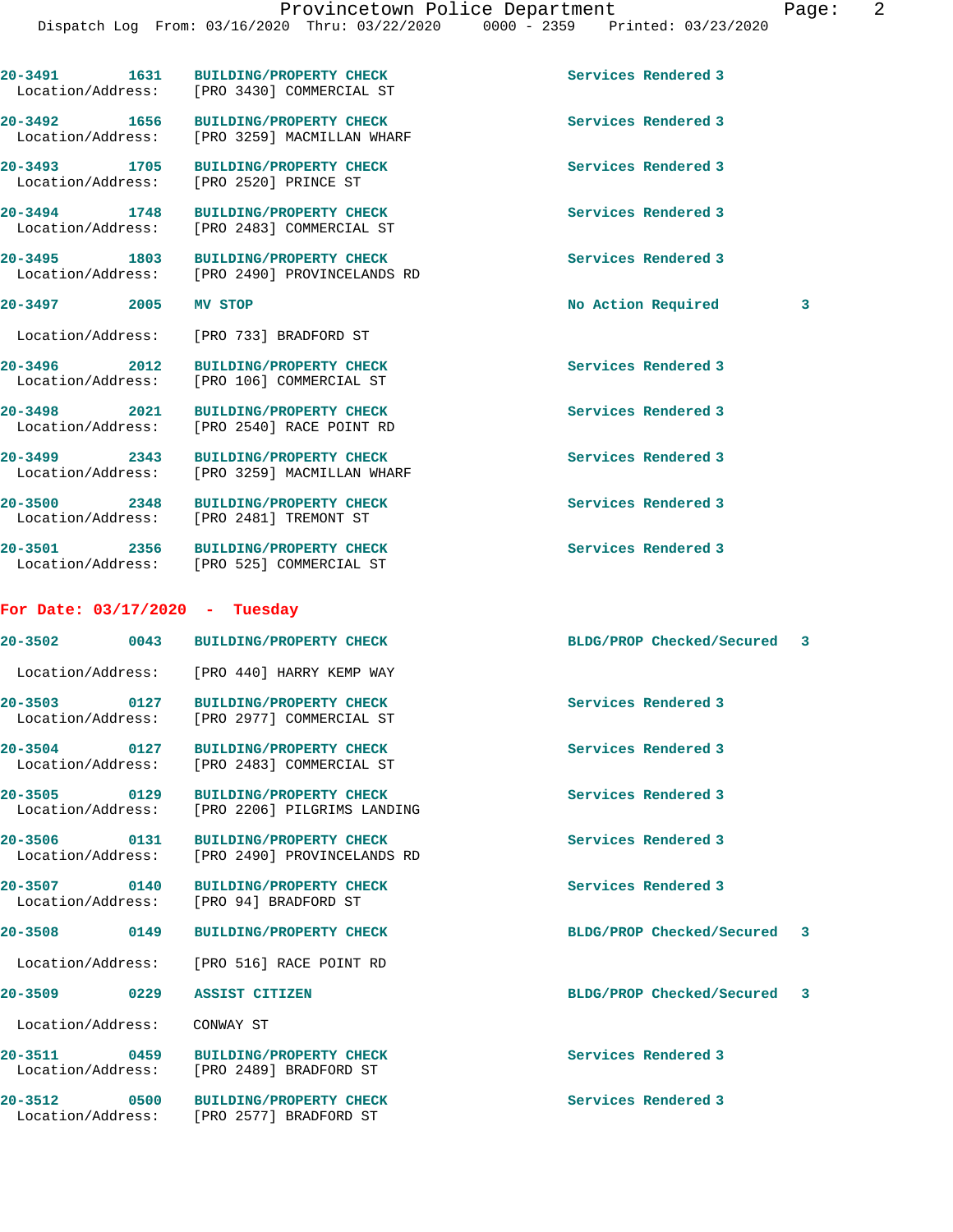|                                                                     | 20-3510 0505 BUILDING/PROPERTY CHECK<br>Location/Address: [PRO 3163] WINTHROP ST      | Services Rendered 3         |              |
|---------------------------------------------------------------------|---------------------------------------------------------------------------------------|-----------------------------|--------------|
| 20-3514 0548                                                        | BUILDING/PROPERTY CHECK<br>Location/Address: [PRO 2540] RACE POINT RD                 | Services Rendered 3         |              |
|                                                                     | 20-3513 0552 BUILDING/PROPERTY CHECK<br>Location/Address: [PRO 530] SHANK PAINTER RD  | Services Rendered 3         |              |
| 20-3515 0737 CO ALARM                                               |                                                                                       | Referred to Other Agency 1  |              |
|                                                                     | Location/Address: [PRO 1389] JOHNSON ST                                               |                             |              |
| 20-3516 1036                                                        | MEDICAL EMERGENCY<br>Location/Address: [PRO 1185] COMMERCIAL ST                       | Services Rendered 1         |              |
| 20-3518 1151 ALARM - GENERAL<br>Location/Address: [PRO 1815] OAK DR |                                                                                       | False Alarm 1               |              |
| 20-3519 1407                                                        | SUSPICIOUS ACTIVITY                                                                   | BLDG/PROP Checked/Secured 2 |              |
|                                                                     | Location/Address: [PRO 3389] POINT ST                                                 |                             |              |
| 20-3521 1522                                                        | BUILDING/PROPERTY CHECK<br>Location/Address: [PRO 2977] COMMERCIAL ST                 | Services Rendered 3         |              |
| 20-3520 1523                                                        | <b>BUILDING/PROPERTY CHECK</b><br>Location/Address: [PRO 2483] COMMERCIAL ST          | Services Rendered 3         |              |
| 20-3522 1610                                                        | <b>HAZARDS</b>                                                                        | Referred to Other Agency 2  |              |
|                                                                     | Location/Address: [PRO 136] COMMERCIAL ST                                             |                             |              |
|                                                                     | 20-3523 1654 BUILDING/PROPERTY CHECK<br>Location/Address: [PRO 3296] SHANK PAINTER RD | Services Rendered 3         |              |
| 1737<br>20-3524                                                     | <b>BUILDING/PROPERTY CHECK</b><br>Location/Address: [PRO 444] HIGH POLE HILL          | Services Rendered 3         |              |
| $20 - 3525$<br>1855                                                 | MEDICAL EMERGENCY                                                                     | Transported to Hospital 1   |              |
|                                                                     | Location/Address: [PRO 3908] COMMERCIAL ST                                            |                             |              |
| 1910<br>20-3526<br>Location/Address:                                | <b>BUILDING/PROPERTY CHECK</b><br>[PRO 2490] PROVINCELANDS RD                         | Services Rendered 3         |              |
|                                                                     | 20-3527 1941 BUILDING/PROPERTY CHECK<br>Location/Address: [PRO 526] RYDER ST EXT      | Services Rendered 3         |              |
|                                                                     | 20-3529 2010 BUILDING/PROPERTY CHECK<br>Location/Address: [PRO 537] SHANK PAINTER RD  | Services Rendered 3         |              |
|                                                                     | 20-3530 2138 BUILDING/PROPERTY CHECK<br>Location/Address: [PRO 1778] SHANK PAINTER RD | Services Rendered 3         |              |
|                                                                     | 20-3531 2147 BUILDING/PROPERTY CHECK<br>Location/Address: [PRO 60] BRADFORD ST        | Services Rendered 3         |              |
| For Date: $03/18/2020$ - Wednesday                                  |                                                                                       |                             |              |
|                                                                     | 20-3533 0138 BUILDING/PROPERTY CHECK                                                  | BLDG/PROP Checked/Secured 3 |              |
|                                                                     | Location/Address: [PRO 2206] PILGRIMS LANDING                                         |                             |              |
| 20-3534 0206 MEDICAL EMERGENCY                                      |                                                                                       | Transported to Hospital     | $\mathbf{1}$ |
|                                                                     | Location/Address: [PRO 792] COMMERCIAL ST                                             |                             |              |
| 20-3536 0748 ANIMAL CALL                                            | Location/Address: [PRO 3945] GEORGES PATH                                             | Services Rendered 2         |              |
|                                                                     |                                                                                       |                             |              |

Dispatch Log From: 03/16/2020 Thru: 03/22/2020 0000 - 2359 Printed: 03/23/2020

Provincetown Police Department Fage: 3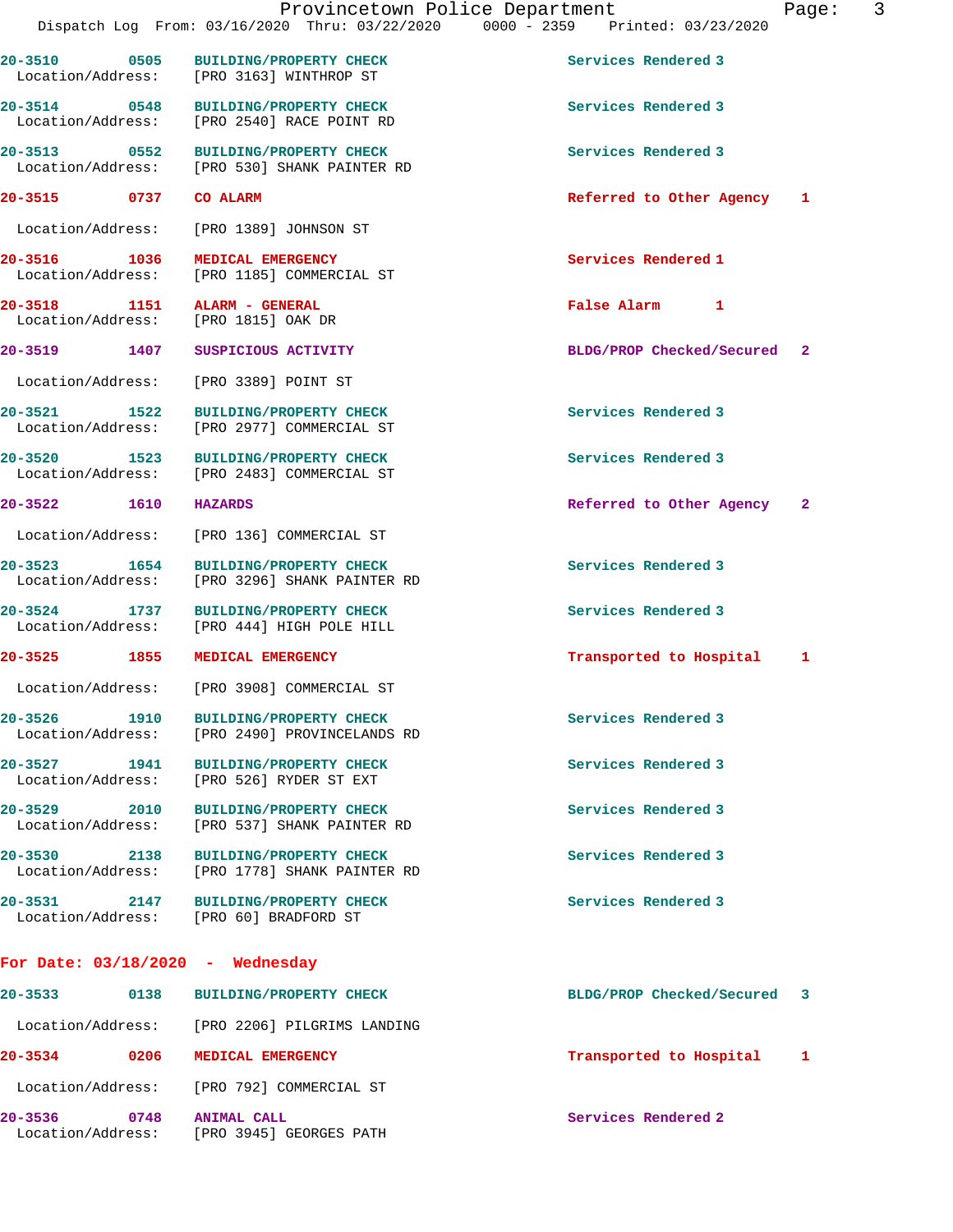| 20-3538 0857                      | <b>MEDICAL EMERGENCY</b><br>Location/Address: [PRO 399] COMMERCIAL ST                | PATIENT REFUSAL 1           |  |
|-----------------------------------|--------------------------------------------------------------------------------------|-----------------------------|--|
| 20-3539 0914                      | <b>BUILDING/PROPERTY CHECK</b>                                                       | BLDG/PROP Checked/Secured 3 |  |
|                                   | Location/Address: [PRO 2977] COMMERCIAL ST                                           |                             |  |
| 20-3540 1008<br>Location/Address: | DOG BITE<br>[PRO 440] HARRY KEMP WAY                                                 | Services Rendered 2         |  |
| 20-3543 1311                      | MEDICAL EMERGENCY<br>Location/Address: [PRO 442] HARRY KEMP WAY                      | PATIENT REFUSAL 1           |  |
| 20-3544 1342                      | <b>SERVE HARASSMENT ORDER</b><br>Location/Address: [PRO 542] SHANK PAINTER RD        | Services Rendered 2         |  |
| 20-3545 1433                      | <b>BUILDING/PROPERTY CHECK</b>                                                       | BLDG/PROP Checked/Secured 3 |  |
|                                   | Location/Address: [PRO 2605] COMMERCIAL ST                                           |                             |  |
| 20-3546 1509                      | <b>SERVE SUMMONS</b><br>Location/Address: [PRO 958] JEROME SMITH RD                  | Could Not Locate 3          |  |
| 20-3548 1523 ALARM - GENERAL      |                                                                                      | BLDG/PROP Checked/Secured 1 |  |
|                                   | Location/Address: [PRO 1899] CREEK HILL RD                                           |                             |  |
| 20-3549 1558<br>Location/Address: | <b>SERVE SUMMONS</b><br>[PRO 1884] FRANKLIN ST                                       | Could Not Locate 3          |  |
| 20-3550 1617                      | BUILDING/PROPERTY CHECK<br>Location/Address: [PRO 3121] COMMERCIAL ST                | Services Rendered 3         |  |
| 20-3554 2040                      | <b>BUILDING/PROPERTY CHECK</b>                                                       | BLDG/PROP Checked/Secured 3 |  |
|                                   | Location/Address: [PRO 3430] COMMERCIAL ST                                           |                             |  |
| 20-3555 2118<br>Location/Address: | <b>BUILDING/PROPERTY CHECK</b><br>[PRO 537] SHANK PAINTER RD                         | Services Rendered 3         |  |
| 20-3557 2123                      | BY-LAW VIOLATION<br>Location/Address: [PRO 537] SHANK PAINTER RD                     | Services Rendered 2         |  |
| 20-3556 2127                      | <b>BUILDING/PROPERTY CHECK</b><br>Location/Address: [PRO 526] RYDER ST EXT           | Services Rendered 3         |  |
|                                   | 20-3558 2142 BUILDING/PROPERTY CHECK<br>Location/Address: [PRO 2898] JEROME SMITH RD | Services Rendered 3         |  |
|                                   | 20-3559 2145 BUILDING/PROPERTY CHECK                                                 | BLDG/PROP Checked/Secured 3 |  |
|                                   | Location/Address: [PRO 530] SHANK PAINTER RD                                         |                             |  |
|                                   | 20-3560 2205 BUILDING/PROPERTY CHECK<br>Location/Address: [PRO 2977] COMMERCIAL ST   | Services Rendered 3         |  |
| 20-3561 2322 MV DISABLED          | Location/Address: [PRO 539] SHANK PAINTER RD                                         | Services Rendered 2         |  |
| For Date: $03/19/2020$ - Thursday |                                                                                      |                             |  |
| 20-3562 0217 ALARM - GENERAL      | Location/Address: [PRO 1899] CREEK HILL RD                                           | False Alarm 1               |  |
|                                   | 20-3563 0823 BUILDING/PROPERTY CHECK                                                 | BLDG/PROP Checked/Secured 3 |  |
|                                   | Location/Address: [PRO 2898] JEROME SMITH RD                                         |                             |  |
| 20-3564 0920                      | MV OBSERVANCE / ASSIGNMENT                                                           | Services Rendered 3         |  |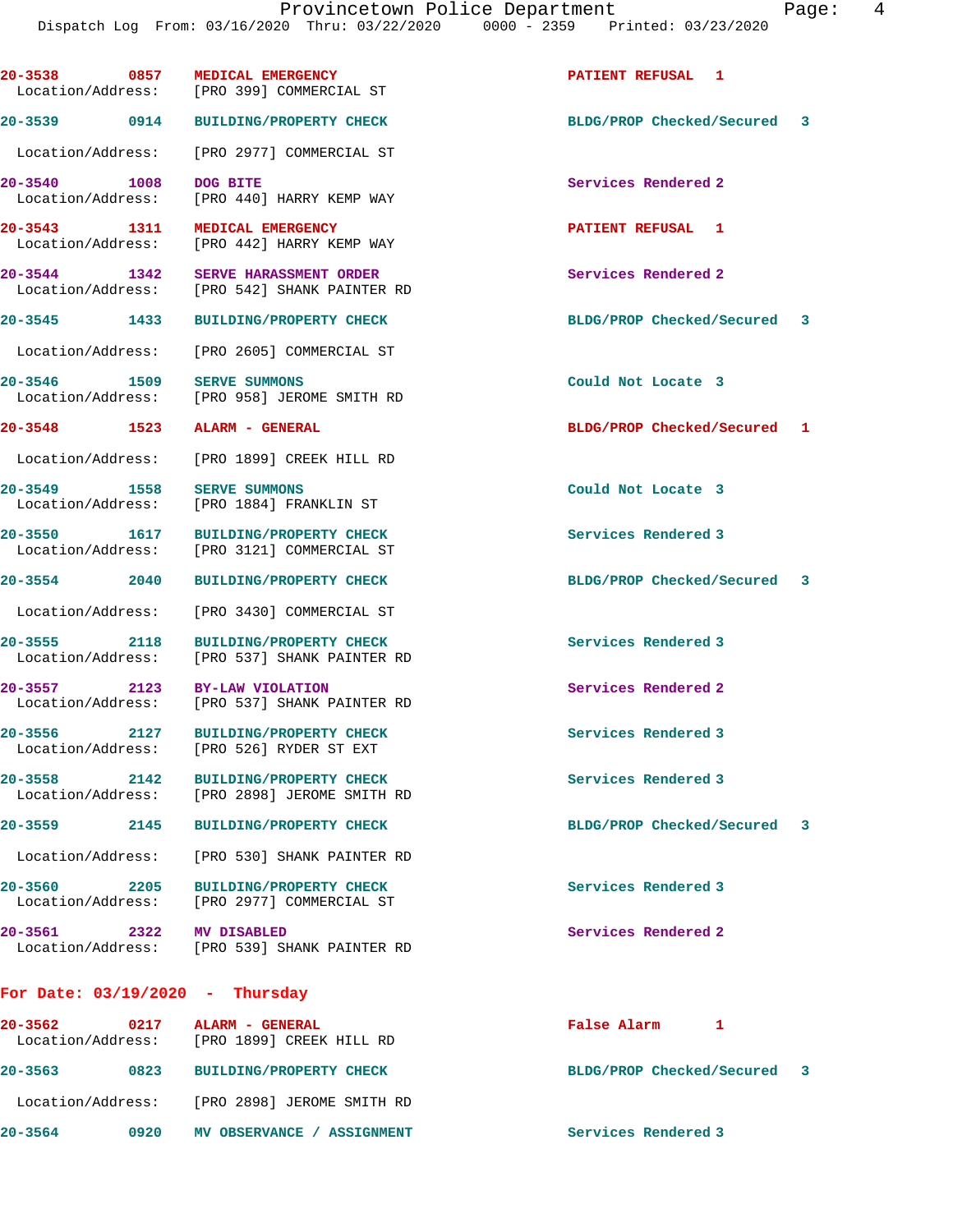|                                      | Dispatch Log From: 03/16/2020 Thru: 03/22/2020 0000 - 2359 Printed: 03/23/2020       | Provincetown Police Department | 5<br>Page: |
|--------------------------------------|--------------------------------------------------------------------------------------|--------------------------------|------------|
|                                      | Location/Address: [PRO 2898] JEROME SMITH RD                                         |                                |            |
| 1020<br>20-3565<br>Location/Address: | <b>LOST PROPERTY</b><br>[PRO 3443] COMMERCIAL ST                                     | Services Rendered 3            |            |
| Location/Address:                    | 20-3566 1119 PARKING COMPLAINT<br>[PRO 4117] BREWSTER ST                             | Services Rendered 3            |            |
| Location/Address:                    | 20-3567 1257 PARKING COMPLAINT<br>[PRO 2577] BRADFORD ST                             | Services Rendered 3            |            |
| 20-3568 1258                         | <b>HAZARDS</b>                                                                       | Referred to Other Agency       | -2         |
| Location/Address:                    | [PRO 1989] COMMERCIAL ST                                                             |                                |            |
| 20-3570 1522<br>Location/Address:    | MEDICAL EMERGENCY<br>[PRO 1561] CONANT ST                                            | Services Rendered 1            |            |
| 20-3569 1523<br>Location/Address:    | <b>BUILDING/PROPERTY CHECK</b><br>[PRO 2483] COMMERCIAL ST                           | Services Rendered 3            |            |
| 20-3572 1754                         | MEDICAL EMERGENCY                                                                    | Transported to Hospital        | 1          |
| Location/Address:                    | [PRO 3259] MACMILLAN WHARF                                                           |                                |            |
| Location/Address:                    | 20-3573 1813 LARCENY / FORGERY / FRAUD<br>ATLANTIC AVE                               | Services Rendered 2            |            |
| 20-3574 1926                         | MEDICAL EMERGENCY                                                                    | Transported to Hospital        | 1          |
| Location/Address:                    | [PRO 193] COMMERCIAL ST                                                              |                                |            |
| 20-3576 2136<br>Location/Address:    | <b>BUILDING/PROPERTY CHECK</b><br>[PRO 526] RYDER ST EXT                             | Services Rendered 3            |            |
| 20-3578 2144                         | <b>BUILDING/PROPERTY CHECK</b>                                                       | Citation / Warning Issued 3    |            |
| Location/Address:                    | [PRO 1542] COMMERCIAL ST                                                             |                                |            |
|                                      | 20-3577 2145 BUILDING/PROPERTY CHECK<br>Location/Address: [PRO 2540] RACE POINT RD   | Services Rendered 3            |            |
| $20 - 3579$                          | 2152 MV DISABLED                                                                     | Citation / Warning Issued 2    |            |
|                                      | Location/Address: [PRO 1740] BRADFORD ST EXT                                         |                                |            |
| For Date: $03/20/2020 -$ Friday      |                                                                                      |                                |            |
| 20-3580 0040                         | <b>BUILDING/PROPERTY CHECK</b><br>Location/Address: [PRO 2494] BRADFORD ST           | Services Rendered 3            |            |
|                                      | 20-3581 0127 BUILDING/PROPERTY CHECK<br>Location/Address: [PRO 2977] COMMERCIAL ST   | Services Rendered 3            |            |
| 20-3582 0226                         | <b>BUILDING/PROPERTY CHECK</b><br>Location/Address: [PRO 526] RYDER ST EXT           | Services Rendered 3            |            |
|                                      | 20-3583 0235 BUILDING/PROPERTY CHECK<br>Location/Address: [PRO 3259] MACMILLAN WHARF | Services Rendered 3            |            |
| 20-3585 0253 911 - GENERAL           | Location/Address: [PRO 3430] COMMERCIAL ST                                           | Services Rendered 1            |            |
| 20-3584 0301                         | <b>BUILDING/PROPERTY CHECK</b><br>Location/Address: [PRO 2512] JEROME SMITH RD       | Services Rendered 3            |            |
| 20-3586 0349                         | MEDICAL EMERGENCY                                                                    | Transported to Hospital        | ı          |
|                                      | Location/Address: [PRO 1251] SEASHORE PARK DR                                        |                                |            |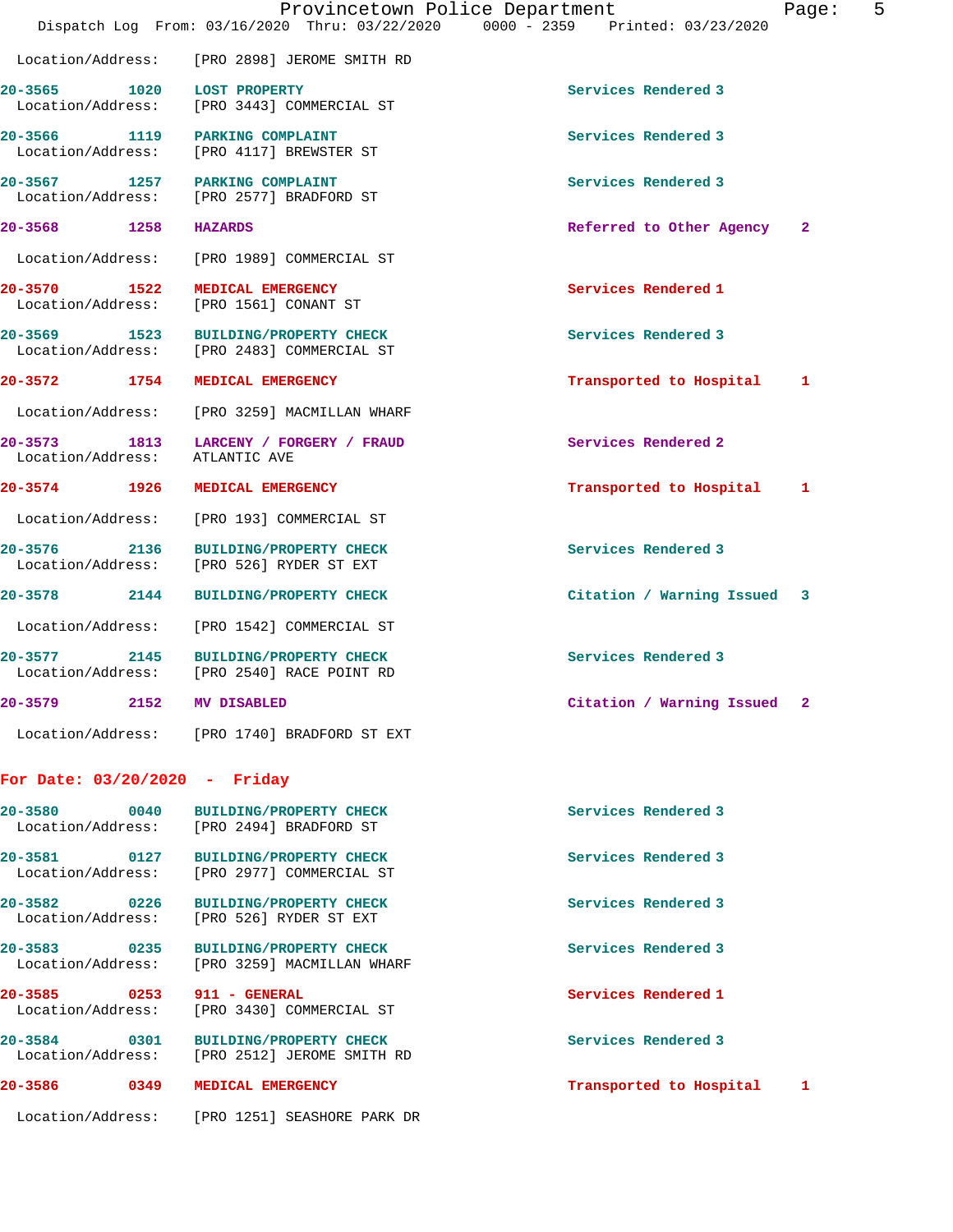|                                                             | Provincetown Police Department<br>Dispatch Log From: 03/16/2020 Thru: 03/22/2020 0000 - 2359 Printed: 03/23/2020 |                             | Page: | 6 |
|-------------------------------------------------------------|------------------------------------------------------------------------------------------------------------------|-----------------------------|-------|---|
| Location/Address: [PRO 94] BRADFORD ST                      | 20-3588 0519 BUILDING/PROPERTY CHECK                                                                             | Services Rendered 3         |       |   |
| 20-3589 1045 GENERAL INFO                                   |                                                                                                                  | Referred to Other Agency 3  |       |   |
|                                                             | Location/Address: CUDWORTH ST + WATSONS CT                                                                       |                             |       |   |
| 20-3590 1057 MEDICAL EMERGENCY                              | Location/Address: [PRO 542] SHANK PAINTER RD                                                                     | PATIENT REFUSAL 1           |       |   |
| 20-3592 1207 HARASSMENT / THREATS                           | Location/Address: [PRO 175] COMMERCIAL ST                                                                        | SPOKEN TO<br>$\overline{2}$ |       |   |
|                                                             | 20-3593 1416 BUILDING/PROPERTY CHECK<br>Location/Address: [PRO 530] SHANK PAINTER RD                             | Services Rendered 3         |       |   |
| 20-3594 1456 ALARM - GENERAL<br>Location/Address: TINYS WAY |                                                                                                                  | False Alarm 1               |       |   |
| 20-3596 1706 ASSIST CITIZEN                                 |                                                                                                                  | Referred to Other Agency    | 3     |   |
| Location/Address: [PRO 1608] WATSONS CT                     |                                                                                                                  |                             |       |   |
| 20-3598 1817 FIRE - OTHER                                   | Location/Address: [PRO 488] MAYFLOWER ST                                                                         | Services Rendered 1         |       |   |
| 20-3599 1912 MEDICAL EMERGENCY                              |                                                                                                                  | Transported to Hospital 1   |       |   |
|                                                             | Location/Address: [PRO 1714] COMMERCIAL ST                                                                       |                             |       |   |
|                                                             | 20-3600 2003 LARCENY / FORGERY / FRAUD<br>Location/Address: [PRO 3296] SHANK PAINTER RD                          | Services Rendered 2         |       |   |
|                                                             | 20-3601 2208 BUILDING/PROPERTY CHECK                                                                             | BLDG/PROP Checked/Secured 3 |       |   |
|                                                             | Location/Address: [PRO 539] SHANK PAINTER RD                                                                     |                             |       |   |
| For Date: $03/21/2020$ - Saturday                           |                                                                                                                  |                             |       |   |

| 20-3602 0048<br>Location/Address: COMMERCIAL ST | SUSPICIOUS ACTIVITY                                                                         | Could Not Locate 2          |  |
|-------------------------------------------------|---------------------------------------------------------------------------------------------|-----------------------------|--|
|                                                 | 20-3603 0110 ASSIST DEPARTMENT / MUTUAL AID<br>Location/Address: [PRO 542] SHANK PAINTER RD | Services Rendered 3         |  |
|                                                 | 20-3604 0230 BUILDING/PROPERTY CHECK<br>Location/Address: [PRO 3259] MACMILLAN WHARF        | Services Rendered 3         |  |
|                                                 | 20-3605 0250 BUILDING/PROPERTY CHECK<br>Location/Address: [PRO 2540] RACE POINT RD          | Services Rendered 3         |  |
|                                                 | 20-3606 0454 BUILDING/PROPERTY CHECK                                                        | BLDG/PROP Checked/Secured 3 |  |
|                                                 | Location/Address: [PRO 379] COMMERCIAL ST                                                   |                             |  |
| Location/Address: [PRO 521] ROUTE 6             | 20-3607 0617 BUILDING/PROPERTY CHECK                                                        | Services Rendered 3         |  |
|                                                 | 20-3608 0825 BUILDING/PROPERTY CHECK<br>Location/Address: [PRO 2206] PILGRIMS LANDING       | Services Rendered 3         |  |
| 20-3609 0918 DISORDERLY                         | Location/Address: [PRO 440] HARRY KEMP WAY                                                  | Services Rendered 1         |  |
| 20-3610 0952 ASSIST CITIZEN                     |                                                                                             | Services Rendered 3         |  |

Location/Address: [PRO 350] COMMERCIAL ST

**20-3611 0955 HARASSMENT / THREATS Services Rendered 2 1**  Location/Address: [PRO 2616] COMMERCIAL ST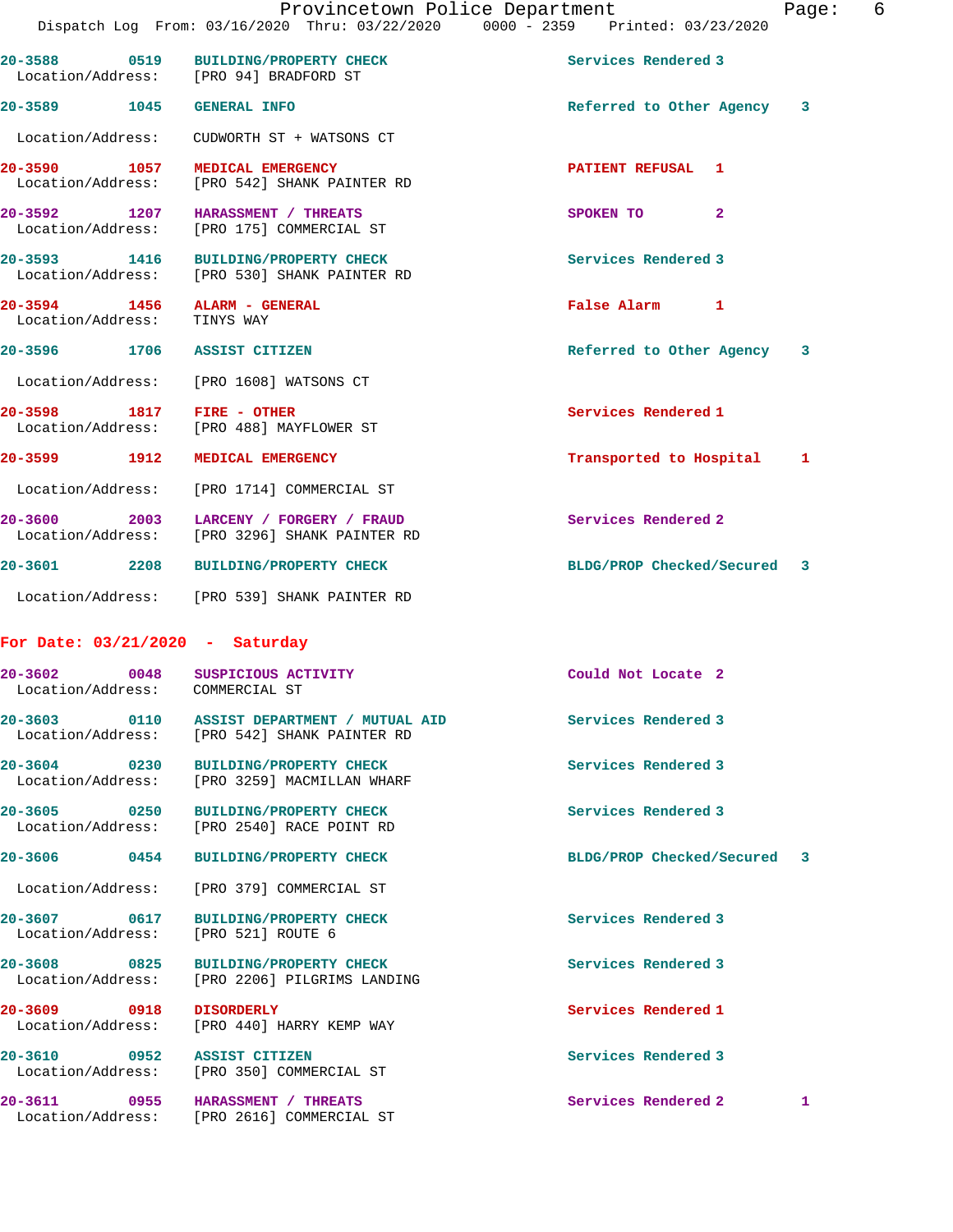| 20-3612 1146 DISORDERLY              | Location/Address: [PRO 175] COMMERCIAL ST<br>Refer To Arrest: 20-26-AR                | Could Not Locate 1 1        |  |
|--------------------------------------|---------------------------------------------------------------------------------------|-----------------------------|--|
|                                      | 20-3613 1240 LANDLORD / TENANT<br>Location/Address: [PRO 2605] COMMERCIAL ST          | Services Rendered 2         |  |
| 20-3614 1308 GENERAL INFO            | Location/Address: [PRO 542] SHANK PAINTER RD                                          | Services Rendered 3         |  |
| 20-3615 1325 LANDLORD / TENANT       | Location/Address: [PRO 2605] COMMERCIAL ST                                            | Services Rendered 2         |  |
| 20-3616 1448 ANIMAL CALL             | Location/Address: [PRO 1989] COMMERCIAL ST                                            | SPOKEN TO<br>$\mathbf{2}$   |  |
| 20-3618 1453 ANIMAL CALL             | Location/Address: [PRO 1542] COMMERCIAL ST                                            | Services Rendered 2         |  |
|                                      | 20-3617 1455 FIRE - CO ALARM<br>Location/Address: [PRO 511] HOLWAY AVE                | False Alarm 1               |  |
| 20-3620 1719 MV STOP                 | Location/Address: GOSNOLD ST + COMMERCIAL ST                                          | VERBAL WARNING 3            |  |
|                                      | 20-3622 2217 BUILDING/PROPERTY CHECK                                                  | BLDG/PROP Checked/Secured 3 |  |
|                                      | Location/Address: [PRO 519] RACE POINT RD                                             |                             |  |
|                                      | 20-3623 2233 COMPLAINT - GENERAL<br>Location/Address: [PRO 542] SHANK PAINTER RD      | SPOKEN TO<br>3              |  |
| For Date: 03/22/2020 - Sunday        |                                                                                       |                             |  |
|                                      | 20-3625 0032 BUILDING/PROPERTY CHECK<br>Location/Address: [PRO 2977] COMMERCIAL ST    | Services Rendered 3         |  |
|                                      | 20-3624 0039 BUILDING/PROPERTY CHECK<br>Location/Address: [PRO 3259] MACMILLAN WHARF  | Services Rendered 3         |  |
|                                      | 20-3626 0155 BUILDING/PROPERTY CHECK<br>Location/Address: [PRO 3296] SHANK PAINTER RD | Services Rendered 3         |  |
|                                      | 20-3627 0213 BUILDING/PROPERTY CHECK<br>Location/Address: [PRO 564] BAYBERRY AVE      | Services Rendered 3         |  |
| 20-3628 0310                         | <b>BUILDING/PROPERTY CHECK</b>                                                        | BLDG/PROP Checked/Secured 3 |  |
| Location/Address: [PRO 3921] ROUTE 6 |                                                                                       |                             |  |
| 0518<br>20-3629<br>Location/Address: | <b>BUILDING/PROPERTY CHECK</b><br>[PRO 2977] COMMERCIAL ST                            | Services Rendered 3         |  |
| 20-3630 0554<br>Location/Address:    | <b>BUILDING/PROPERTY CHECK</b><br>[PRO 2500] COMMERCIAL ST                            | Services Rendered 3         |  |
| 0718<br>20-3631<br>Location/Address: | <b>BUILDING/PROPERTY CHECK</b><br>[PRO 526] RYDER ST EXT                              | Services Rendered 3         |  |
| 20-3632 0742<br>Location/Address:    | <b>BUILDING/PROPERTY CHECK</b><br>[PRO 2483] COMMERCIAL ST                            | Services Rendered 3         |  |
| 20-3634<br>1012<br>Location/Address: | <b>BUILDING/PROPERTY CHECK</b><br>[PRO 2490] PROVINCELANDS RD                         | Services Rendered 3         |  |

**20-3635 1042 LARCENY / FORGERY / FRAUD Unfounded 2** 

Location/Address: [PRO 542] SHANK PAINTER RD

**20-3636 1101 FOLLOW UP Services Rendered 2**  Location/Address: ROUTE 6 + SANDY HILL LN